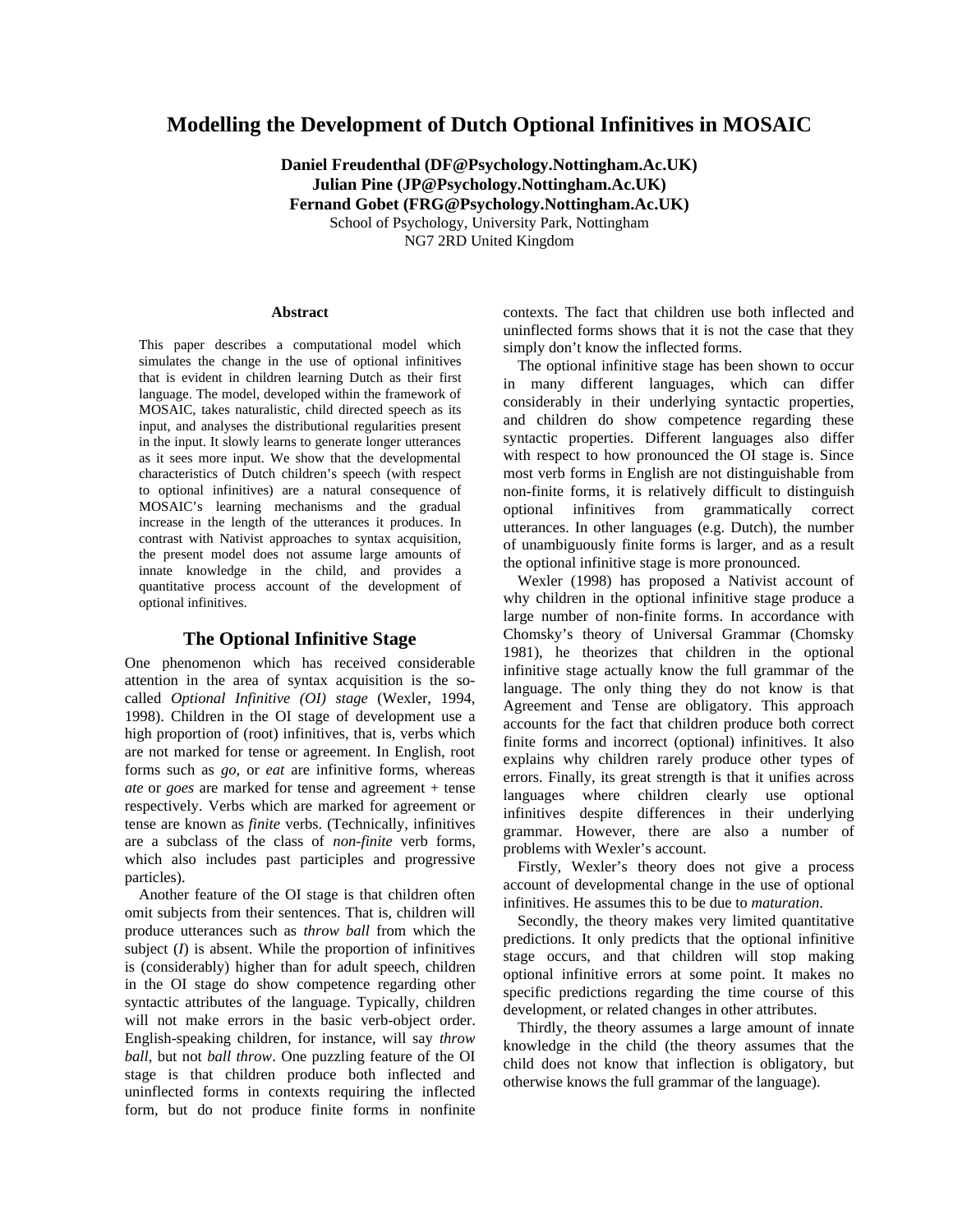An obvious alternative to Wexler's theory is that children learn the grammar of a language through exposure to that language. Wexler discounts this kind of learning-based approach on the grounds that the grammar is too difficult to learn, that the optional infinitive stage lasts too long (years), and that, although children produce both correct and incorrect forms, when they use finite forms, they use them correctly (Wexler, 1994).

In this paper, we aim to show that the dynamics of the optional infinitive phenomenon can be simulated using a simple learning mechanism which performs a distributional analysis of naturalistic input. Earlier versions of the model have already been shown to simulate the basic optional infinitive phenomenon in both English (Croker, Pine & Gobet, 2001) and Dutch (Freudenthal, Pine & Gobet, 2001). Whereas the earlier versions modelled one specific stage in development, the present model aims to simulate the *developmental change* that is apparent in the use of optional infinitives.

There are a number of reasons for choosing Dutch as the target language. Firstly, as was mentioned, in adult speakers' Dutch, unambiguous finite forms are far more frequent than they are in English. In English, in the present tense, only the third person singular can be distinguished from the infinitive form. In Dutch, the first, second and third person singular are unambiguously finite. If, for instance, an English speaking child produced *I throw ball*, it would be unclear whether the verb *throw* was an infinitive form. The Dutch equivalent *ik gooi bal* would be classified as a finite form, because *gooi* is different from the infinitive *gooien*. Thus, the number of unambiguously finite forms is larger in Dutch than in English. (This suggests that developmental change in the use of optional infinitives is likely to be more pronounced in Dutch than it is in English, which makes the simulation of Dutch child language more informative as a modelling exercise.) A second reason for using Dutch is that detailed data regarding this development are available. Wijnen, Kempen & Gillis (2001) have analysed the corpora of two Dutch speaking children and have shown that the proportion of root infinitives decreases from around 90% to roughly 10% between the ages 1;6 and 3;0. By comparison, root infinitives are used in less than 10% of adults' utterances. Wijnen et al. concluded that the frequency of occurrence of optional infinitives in the child's speech was related to frequency, and utterance position, as well as lexical transparency.

A third reason for choosing Dutch as the target language is that Dutch grammar is relatively complex when considering finiteness of verb forms. Dutch is what is known as an SOV/V2 language. This means that the verb in Dutch can take one of two positions, depending on its finiteness. A non-finite verb takes the

sentence final position, whereas finite verbs take the second position. Therefore, in the sentence

$$
Ik \text{ good een bal} \tag{1}
$$
\n
$$
(I \text{ throw a ball})
$$

the verb *gooi* (*throw)* is finite and takes second position. In the construction

Ik wil een bal gooien (2) (I want a ball throw/ I want to throw a ball)

the verb *gooien* is a non-finite form, and takes sentence final position. (The auxiliary *wil* is finite and takes second position.) In English, which is an SVO language, verb position is not dependent on the finiteness of the verb. If a model is to learn from the distribution of naturalistic speech input, then the production of a large number of infinitives while respecting the overall grammar would appear to represent a greater challenge in Dutch than in English.

## **MOSAIC**

MOSAIC (Model of Syntax Acquisition In Children) is an instance of the CHREST architecture, which in turn is a member of the EPAM (Feigenbaum & Simon, 1984) family of models. CHREST models have successfully been used to simulate novice-expert differences in chess (Gobet & Simon, 2000), as well as several phenomena in language acquisition (Jones, Gobet & Pine, 2000a, 2000b; Croker, Pine & Gobet, 2001, 2002; Freudenthal, Pine & Gobet, 2001, 2002). We will now give a brief description of MOSAIC. A more detailed description of the model can be found elsewhere in this volume (Freudenthal, Pine & Gobet 2002). The model we have used in these simulations is identical to the one that Freudenthal et al. (2002) used for the simulation of a different phenomenon (Subject Omission) in another language (English).

The basis of the model is a discrimination net, which is used to store the input that is fed to the model. The network is an n-ary tree which is headed by a root node. Utterances that the model sees are encoded by sequences of nodes in the network.

The model encodes the fact that word *a* has been followed by word *b* in the input by creating a node for word *b* under the node for word *a*. The fact that word *a* has preceded word *b* is similarly encoded. Fig. 1 may illustrate the basic MOSAIC network. Apart from the standard links between words that have followed each other in utterances previously encountered, MOSAIC also employs *generative links*. Generative links connect nodes that are distributionally similar. When two nodes (phrases) have a high likelihood of being preceded and followed by the same words in the input, a generative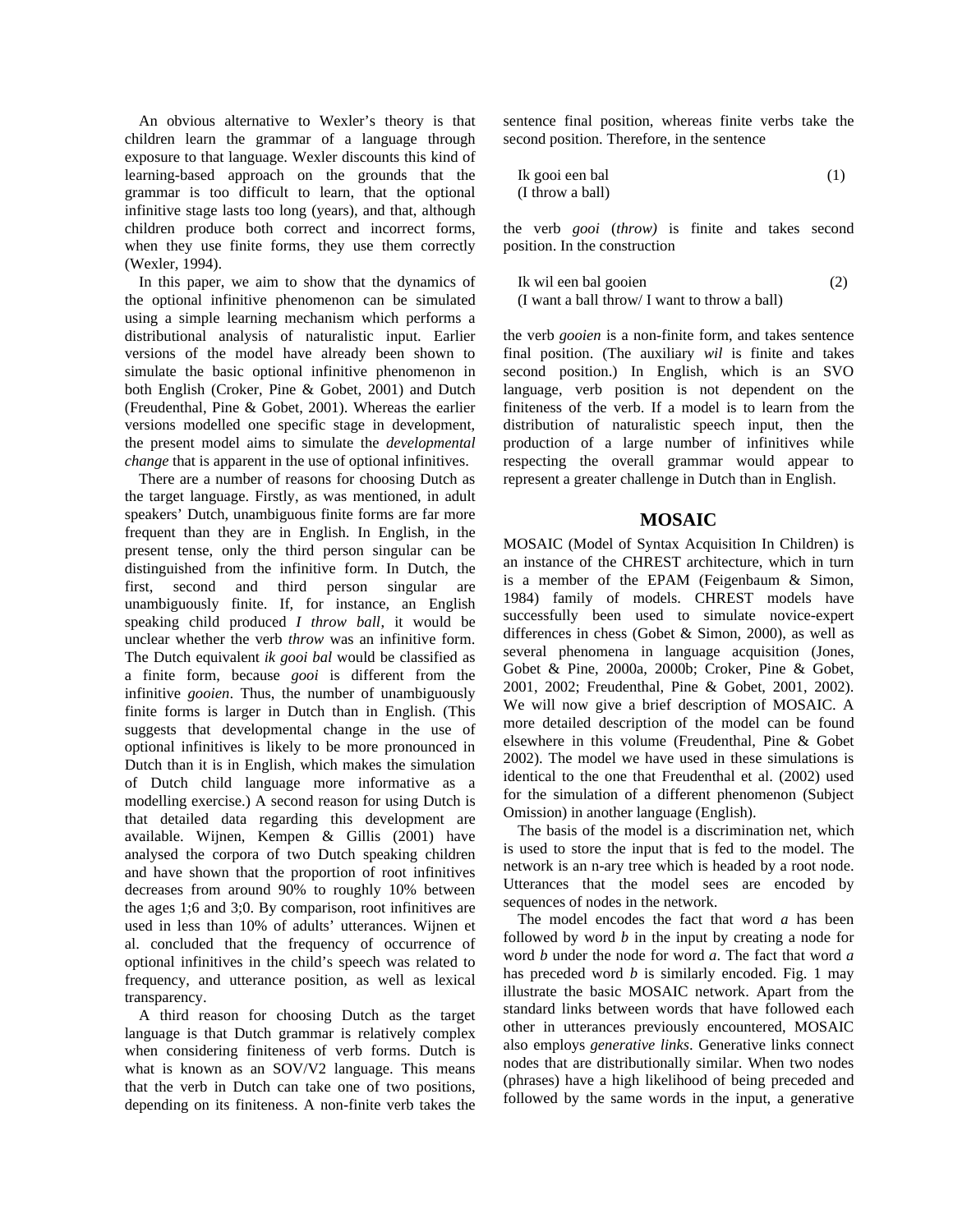link is created between them. Since distributionally similar phrases are likely to belong to the same word class, generative links that develop end up linking clusters of nodes that represent different word classes. The induction of word classes on the basis of cooccurrence statistics is the only mechanism that MOSAIC employs for representing syntactic rules. The main importance of generative links lies in the generation of utterances from the model. In generation, words that share a generative link can be substituted, thus allowing the model to generate novel utterances. Again, the reader is referred to Freudenthal, Pine & Gobet (2002) for details regarding generation. One point worth mentioning here is that the model will only output utterances that contain an end marker (i.e. where the utterance final phrase has occurred in a sentence final position in the input). Several authors have suggested that sentence final position is particularly salient, and that children are more likely to produce utterances that have occurred in sentence final position (Shady & Gerken, 1999; Naigles & Hoff-Ginsberg, 1998).



Fig. 1: MOSAIC learning an input

The model we used for these simulations is an extension of that used in Freudenthal, Pine & Gobet, (2001), which simulates the children's performance in Dutch at one specific point in time. This version of the model has also been shown to produce both root infinitives and correct inflected forms in English (Croker, Pine & Gobet, 2001). The main difference between this and the previous version of the model is that the present model learns much more slowly. By using a slow learning rate, and iteratively feeding input to the model and analysing its resulting output, we were able to model consecutive stages of development. In the previous version, a word was encoded on the first

occasion it was seen, which resulted in a model with an MLU (Mean Length of (output) Utterance), that was comparable to that of a child that has passed the OI stage. In the present version, the probability of creating a node is dependent on the size of the network (a measure of the linguistic knowledge or vocabulary size of the child), and the length of the phrase that is being encoded. More specifically, the probability of creating a node is given by the following formula:

$$
NCP = \left(\frac{*nodes\_in\_net*}{50,000}\right)^{length\_phrase}
$$

It will be apparent from the formula above that the probability of creating a node is very low if the network is small (i.e., the number of nodes in the net is low). As the number of nodes in the net grows, this probability will increase. A second point to note is the occurrence of the length of the phrase (number of words) in the exponent. This has the effect of lowering the probability of creating nodes that encode longer phrases. The value 50,000 has been chosen somewhat arbitrarily. Its main role is to ensure that the difference in node creation probability for short and long utterances decreases as a function of the size of the net. As the number of nodes in the net approaches 50,000 (a typical number for a *saturated* model given the Dutch input used here), the base number in the formula approaches one, and thus the weight of the exponent diminishes. One additional remark must be made about this formula: phrases that occurred in utterance final position (i.e., contained an *end marker*), were treated differently from other utterances in that their length (for calculation of the NCP) was decreased by 0.5. This constitutes an *end marker bias* in learning, rather than at production. It has been argued that utterance final phrases are learned more easily than non-utterance final phrases (Wijnen, Kempen & Gillis, 2001).

#### **The Simulations**

The data that were simulated were taken from Wijnen, Kempen & Gillis (2001). Wijnen et al. analysed two Dutch corpora of child and adult speech (the corpora of Matthijs and Peter and their mothers). The corpora consisted of transcribed tape recordings of speech between mother and child. For Matthijs, the recordings were made between the ages 1;9 and 2;11. For Peter they were made between 1;7 and 2;3. The children's MLU (Mean Length of Utterance) ranged from 1 to roughly 3. Wijnen et al. analysed the corpora with respect to the presence of the optional infinitive phenomena in both the mother's and the children's speech. On the basis of the children's data, four developmental stages were identified, and the proportion of finite, non-finite and discontinuous finites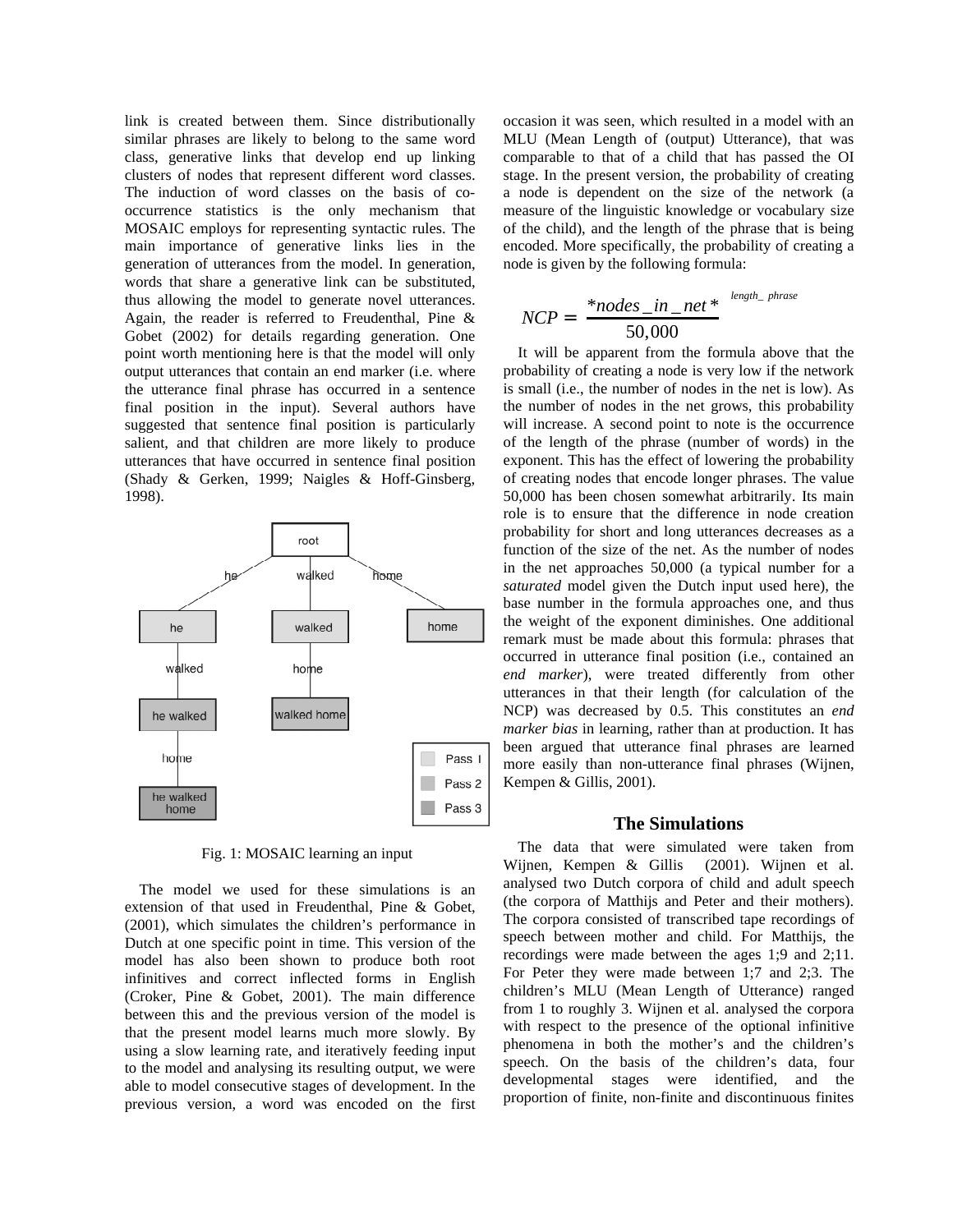(see below) was assessed. Since the corpora that Wijnen et al. analysed are available in the CHILDES data base (MacWhinney & Snow, 1990), we had access to the same corpora, and used these (maternal corpora) as input for the model.

In order to compare the output of the model to the children's speech, we ran the input through the model several times. After each run of the model, we generated output, and compared the MLU of the model with the child's MLU in the developmental stages that Wijnen et al. identified. We then selected for further analysis those output files that most closely matched the children's MLU for the four developmental stages. The actual analysis performed was similar to that of Wijnen et al. Firstly, we selected those utterances that contained one or more verb forms. We then classified these utterances as finite, non-finite or discontinuous finite. In doing so, we used the following criteria:

- An utterance is considered *non-finite* if it contains only non-finite verb forms.
- An utterance is considered *finite* if it contains only finite verb forms.

• An utterance is considered a *discontinuous finite* if it contains both a non-finite, and a finite form (e.g. a finite auxiliary).

There were some small differences from Wijnen et al.'s analysis. The most notable difference is that Wijnen et al. removed all forms resembling imperatives, starting with the early two word stage. When coding actual speech, this is relatively easy to do, since context allows one to disambiguate. Since the model's output does not provide this context, the classification remains somewhat ambiguous. We therefore decided not to remove forms resembling imperatives.

### **Results**

Figure 1 shows the data and the simulations for Matthijs and Peter. The model shows a considerable drop (around 50%) in the proportion of non-finites for both input sets. For the children, the corresponding drop is 80-85%. Given the fact that we are using naturalistic input to model the development of children's speech, and the fact that we used an identical model for both children (i.e. no parameters were adjusted) we consider



Fig. 2a: Data for Matthijs

Fig. 2b: Model for Matthijs

Figure 2: Distribution of root infinitives and (discontinuous) finites as a function of MLU for Matthijs, Peter, and their respective model.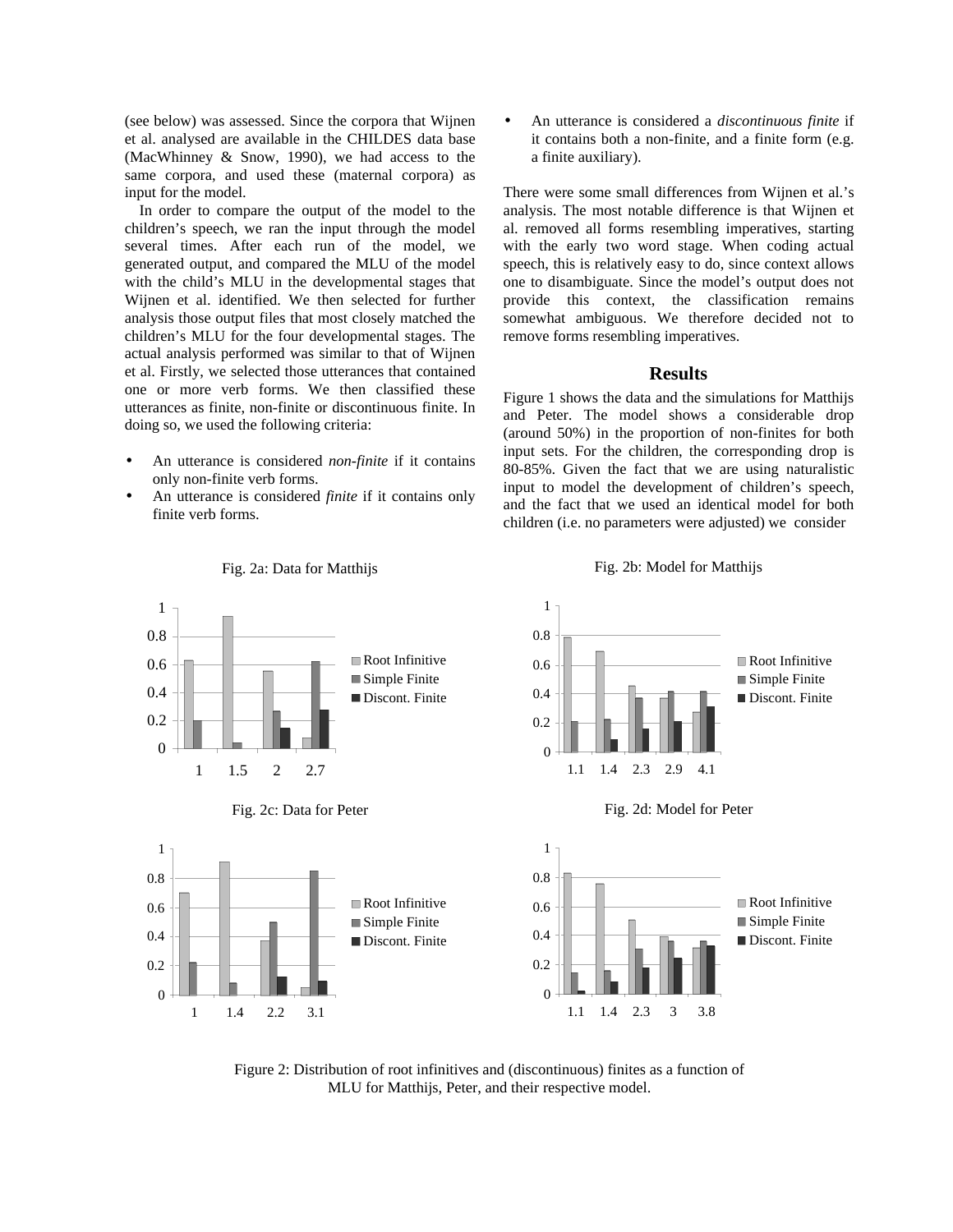this figure promising. (Note however, that we report five rather than four data points for the models. The last data point reflects an MLU larger than that for the children in the final stage, and is included to show that the proportion of non-finites continues to decrease.)

What mechanism is responsible for this drop in the model's output? The thing to note is that non-finite forms take sentence-final position in Dutch, and that the model is biased towards generating (and encoding) phrases that occurred in sentence-final position. The formula for calculating the node creation probability ensures that early on, the model will encode relatively short utterances that occurred in sentence-final position. If these utterances contain a verb, it will (in Dutch) most likely be a non-finite form. These non-finite forms may have been part of an auxiliary  $+$  verb construction (e.g. *He wants to build a house*). Since the model can generate partial utterances, it can learn the root infinitive *build a house* from this (discontinuous) finite form. Therefore, a high proportion of non-finite forms is expected in the early stages of the model's development. As the model sees more and more utterances, the number of nodes in the net will increase, and the probability of creating a node will also increase. As a result, longer and longer utterances will be encoded in the network. As the encoded utterances increase in length, they will be more likely to include words that occur early in the utterance. Since finite forms take second position in Dutch, the number of finite forms will increase as the model starts generating longer utterances. Note that this also means that root infinitives will slowly be replaced by discontinuous finites. Where the model may have output the root infinitive *build a house* early on, it will be able to output the discontinuous finite *he wants to build a house* as the size of the net increases.

Table 1: Proportion of correct Object-Verb orderings for the model as a function of finiteness (averaged over developmental phase).

| $0.01$ avertical primeries $\mu$ |         |             |
|----------------------------------|---------|-------------|
|                                  | Finites | Non-Finites |
| Matthiis                         | 94      |             |
| Peter                            |         | .93         |

Given that the model simulates the basic optional infinitive phenomenon, we now need to assess whether it conforms to the other criteria of the optional infinitive stage. Tables 1 and 2 show the proportion of correct verb placement and the position of the object relative to the verb. It is evident, that, in the majority of cases, the model uses the correct placement, indicating that it is sensitive to basic Dutch grammar.

The fact that the model gets the basic word order right in the majority of the cases is perhaps not very surprising. After all, the input that the model learns

from has the correct word order. This is not a trivial result however, as the fact the children correctly produce the correct word order has been taken as evidence by Wexler (1994, 1998) that the child knows the actual grammar.

Table 2: Proportion of correct verb placement for the model as a function of finiteness (averaged over developmental phase).

|          | <b>Finites</b> | Non-Finites |
|----------|----------------|-------------|
| Matthijs |                | 95          |
| Peter    |                | $Q^{\pi}$   |

Though these results are very promising, especially considering the fact that we are using naturalistic input to simulate actual children's speech, some issues require attention. For both children, the proportion of non-finites is underestimated for stage 2, and overestimated for the later stages. Possible causes for the underestimation in the early stages may lie in the fact that Wijnen et al. removed forms resembling imperatives as of stage two (which may also explain the relatively low proportion of non-finites in stage one in the data). We did not do this. This underestimation may be exacerbated by the fact that the model produces relatively few utterances early on, thus making it relatively sensitive to small changes. A second, possibly more likely cause may be that there are additional factors that cause the high proportion of non-finites in the children. Wijnen et al. claim, on the basis of a regression analysis, that frequency of occurrence alone is not enough to explain the high incidence of non-finite forms. They suggest that non-finite forms are learned more easily and attribute this to lexical transparency. Since MOSAIC does not employ any semantics, we cannot model this effect. Regarding the later stages, one possible cause for the overestimation is the fact that MOSAIC has a limited ability to unlearn. That is, at any stage, when the model generates output, it will generate all the utterances it can. Thus, once the model has learnt to generate *he wants to build a house*, it will also (still) generate *build a house*.

# **Mechanism for change**

The model shows a drop in the proportion of non-finites of roughly 50%. We can now ask ourselves what has caused this change. Two possible explanations come to mind. Firstly, as the model learns, the MLU of the generated utterances increases. As explained earlier, if the generated utterances adhere to Dutch grammar, an increase in the proportion of finites is expected. A second possible cause lies in the proportion of generated (rather than rote learned) utterances. As the model's MLU increases, so does the proportion of generated utterances. This may result in a